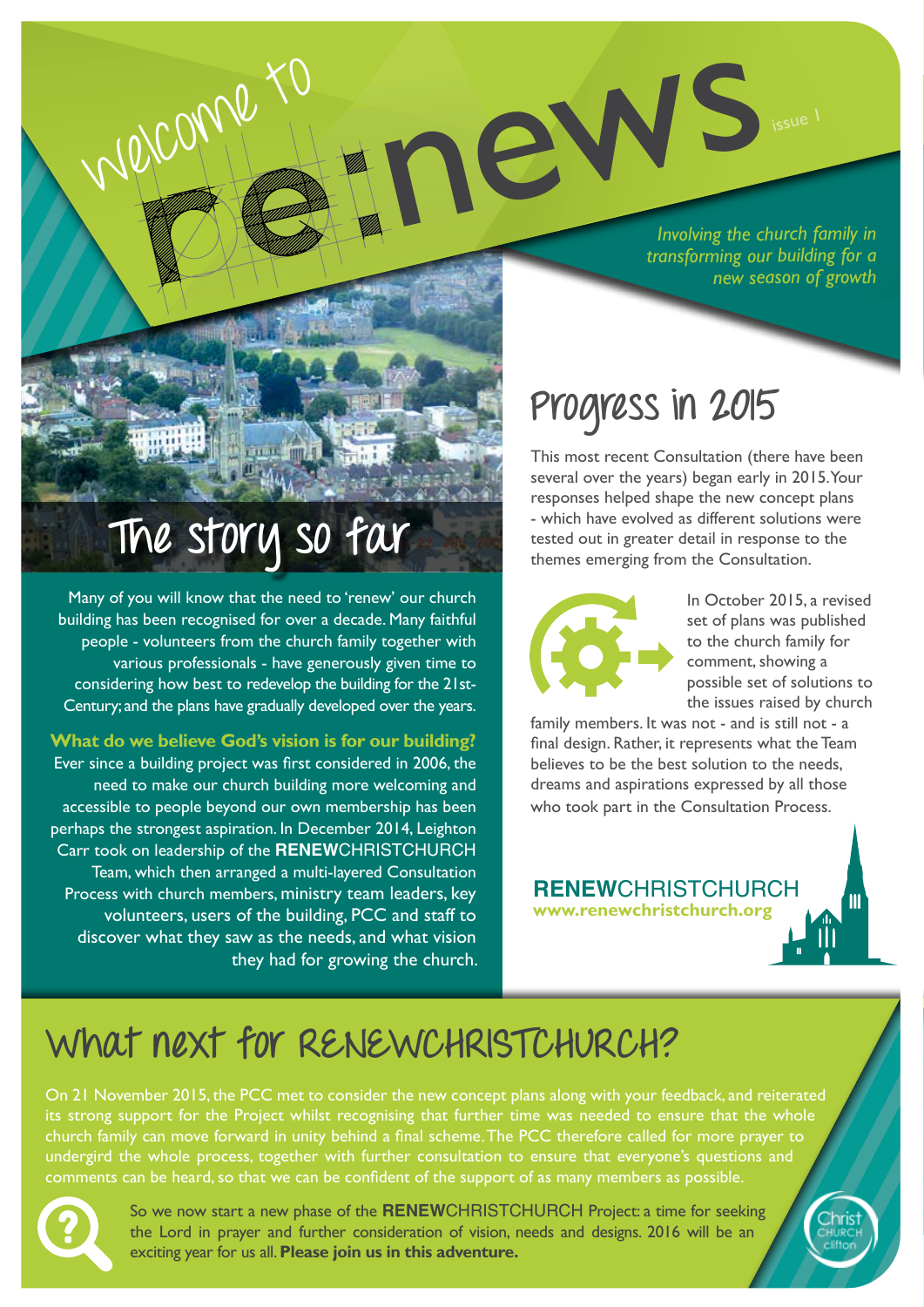### **Your wish list - Ground Floor**

**The whole church family was invited to take part in the Spring 2015 consultation in a number of different ways. Over 200 of you provided very useful detail about what you saw as the most pressing needs for refurbishment. You also provided some exciting and visionary ideas about how Christ Church could grow and serve our local community and city more effectively.**

YOUY WISNA HIST - GYOUND FIOOY<br>The whole change and the relation that spains 2015 consistend in a number<br>of different way. One 200 of you provided wery useful detail about what you are as the most<br>of different way. One 20 The quantity and range of views and information that came in challenged our record keeping at times but some clear themes emerged. Below is a brief summary of the main themes that guided the development of the present concept plans for the Ground Floor (Main Church). Beneath each is a short response indicating how the current designs pick up on these themes. Those for the Lower Ground Floor will be included in the next issue of **re:**news*.* Full details of the consultation responses can be found on the website **www.renewchristchurch.org**

Church family members said that:

**We like the traditional stone architecture, often relating it to a sense of spirituality or awe.** *The plans retain the stone structure and the stained-glass windows which will be enhanced by the removal of the dark wood screens, by the use of glass as dividers and by better lighting.*

**We would like the church 'lighter', 'brighter' and 'tidier'. We suggest more glass and fewer solid, dark panels.**

*The plans strongly reflect and meet these wishes..*

**The church needs better facilities such as more efficient heating, more sympathetic and useful lighting and a better audio-visual system.** 

*The plans include all these and more.*

#### **We need a more welcoming entrance foyer that can accommodate large numbers of people better and direct flow more effectively.**

*The plans include an entrance and foyer with wider doors. There will be no restricting walls once people pass*  through the draught lobby and this lobby will be designed to protect the ground floor from the elements but not *slow the flow of people.*

**Christ Church does not meet modern accessibility standards so that we currently disadvantage the elderly, those less able and families with young children.** 

*The plans' design specification meets higher standards of accessibility with wider, easier doors, lifts as alternatives to stairs and ramps where there are changes of level.* 

**We do not currently provide refreshments well on Sundays and suggest that we design a purpose built part of the church for this with appropriate facilities. This should be away from the front of church to preserve quiet for those who wish to meditate before and after services and at other times.**  *The plans include a cafe area at the back with a longer serving counter, more space for circulating and café style tables and chairs.*

#### **We would like the church open much more often during the week.**

*The plans enable this to be the case. The cafe will be open most days, the office will be re-located in the church and the positioning of new doors will allow easier access to the main church during the week whilst maintaining the security of other areas.*

#### **Christ Church should be more involved in the community: more visible externally and with facilities that bring the community into the church.**

*The plans secure these key aims in the design of the new entrances, the provision of a cafe and the range of high quality meeting rooms available to the community.*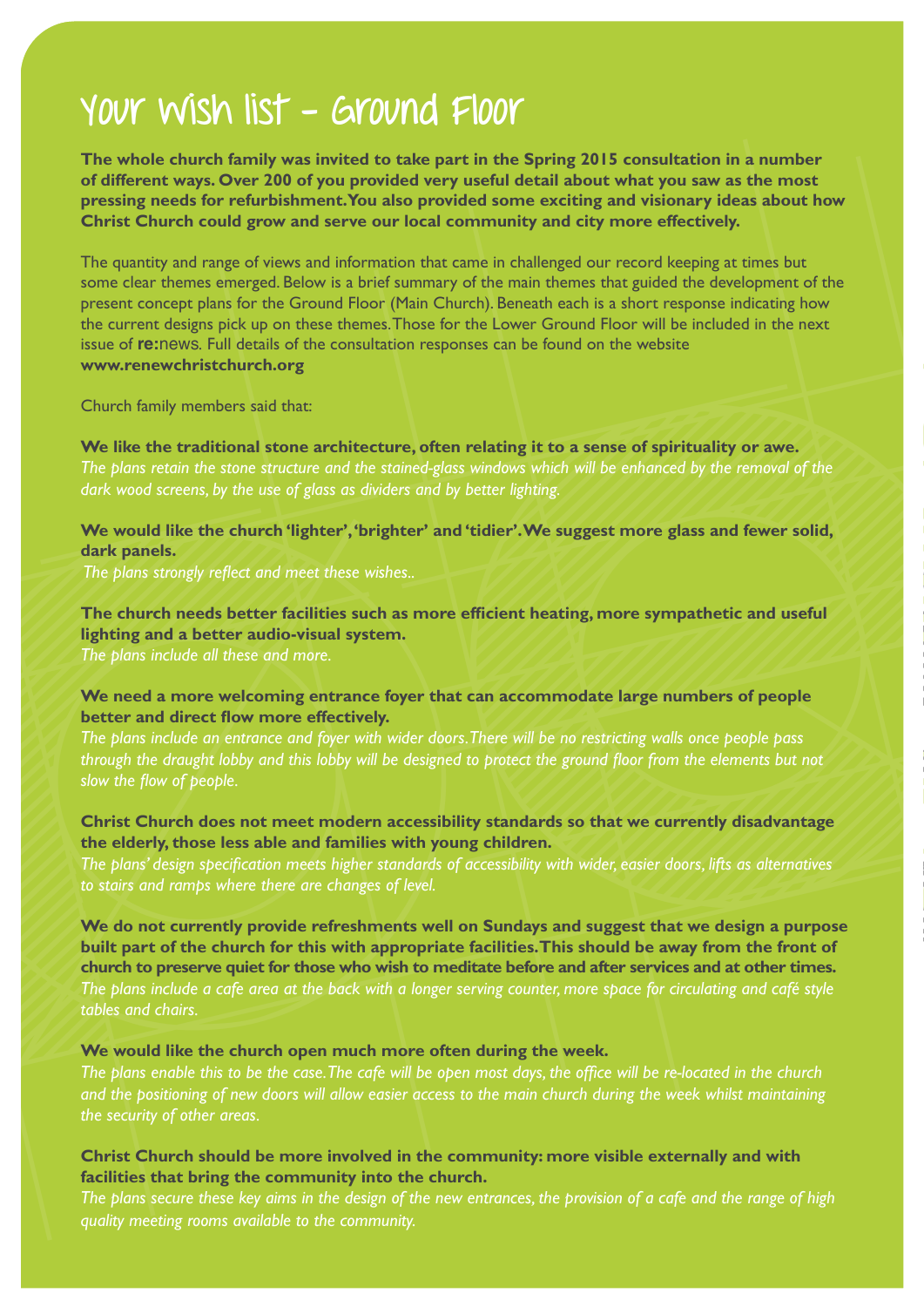# **Keeping you informed**

This is the first issue of **re:**news - a regular newsletter to keep you informed about the progress of **RENEW**CHRISTCHURCH, the project to redevelop our church building for a new season of growth.

We are now embarking on a period of discerning the Lord's vision for the next few years as we seek to fulfil his Mission of seeing the Kingdom Come. This process will shape the kind of church and community Christ Church becomes over the next few years, and will inform the final details of the **RENEW**CHRISTCHURCH project.

**Please read re:**news **- and get involved as you can. If there are items that you would like to see covered in future re:**news**, please let us know.** 



## **How will decisions be made?**

No decisions have been made yet. Our concept designs will evolve further in response to the wider process of discerning the Lord's vision for our church, together with the results of this further period of consultation.

The **RENEW**CHRISTCHURCH Team is due to report back to the PCC before the summer. Depending on the timescale for the wider vision process, the PCC will make final decisions about the concept plans. These plans will then be submitted to the Diocese for approval, at which stage they might be subject to further amendment. Any changes to the exterior of the building - for example, the external doors at the Pre-School entrance - will also need the approval of the Local Planning Authority

Finally, the concept plans will be worked up to the level of detail required to go out to tender, and our Giving Campaign will begin. The **RENEW**CHRISTCHURCH Team will require the help of a number of the church family to complete these tasks and specialist sub-groups are likely to be set up.

## **Thank you to Leighton!**



Leighton Carr, formerly an architect and now a member of the Christ Church clergy team, has devoted the last 12 months to the **RENEW**CHRISTCHURCH Project as an un-paid volunteer - whilst also working part-time in London for the Diocese of Southwark in a huge regeneration project around the Battersea Power Station development!

Although having limited time to offer, Leighton has brought a wide-range of professional and personal skills to the Project in order to help us work up concept designs and be in a position to move forward. He has spent a vast number of hours on **RENEW**CHRISTCHURCH, and we are so very grateful to him for taking us this far - and for his wife Catherine for so graciously lending so much of him to us.

He is now preparing to take up a full-time post with the Diocese of Southwark.

**Thank you Leighton for the huge contribution you have made to RENEW**CHRISTCHURCH**.**